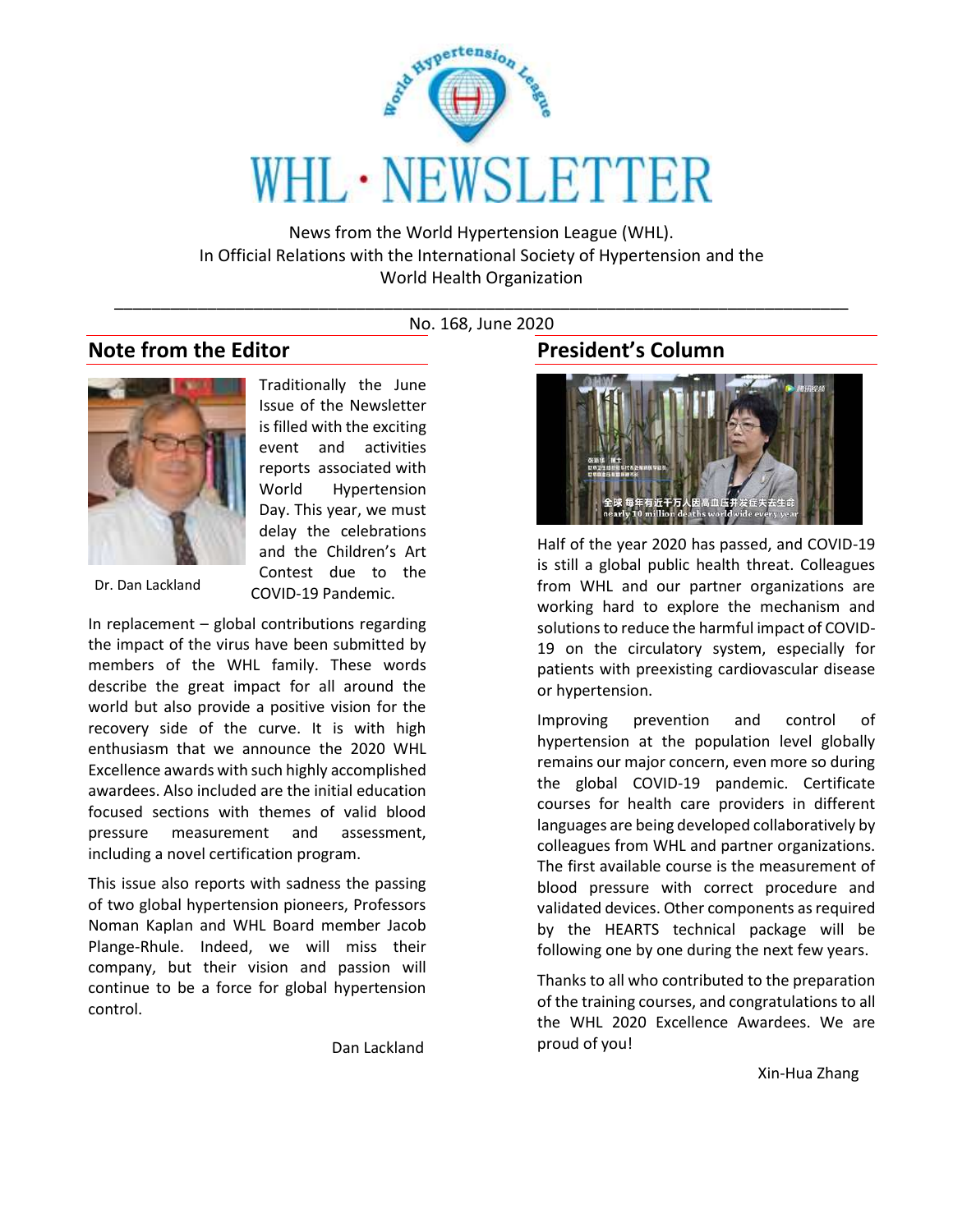| <b>IN THIS ISSUE</b>               | Page           |
|------------------------------------|----------------|
| Editor & President's Column        | 1              |
| <b>World Hypertension Day 2020</b> | $\overline{2}$ |
| 2020 Excellence Award Winners      | $\overline{2}$ |
| COVID-19 Insights by Leadership    | 4              |
| Children's Art Contest             | 6              |
| Excellence Awardees Articles       | 6              |
| <b>Educational Resources</b>       | 10             |
| <b>Regional News</b>               | 12             |
| In Memoriam - Jacob Plange-Rhule   | 13             |
| In Memoriam - Norman Kaplan        | 13             |
| Links of Note                      | 15             |
| <b>WHL Mission and Board</b>       | 15             |
| <b>Calendar of Events</b>          | 16             |
|                                    |                |

#### **WORLD HYPERTENSION DAY 2020**

**Due to the global COVID-19 pandemic, World Hypertension Day 2020 has been postponed until October 17, 2020.** 

The expanded themes for World Hypertension Day 2020 are

## **Measure Your Blood Pressure, Control It, Live Longer**

in order to promote validated device and accurate measurements with the goal to improve the control of Hypertension for longer and healthier lives, globally.



To access reporting forms for WHD participation [click here.](http://www.whleague.org/index.php/features/world-hypertension-day)

#### **2020 EXCELLENCE AWARD WINNERS**

**Detlev Ganten Excellence Award in Hypertension and Global Health Implementation**



*President, National Academy of Medicine, Washington D.C.; President, National Academy of Medicine, Previously Chair: Institute of Medicine; President & CEO, Duke University Health System (until 06/2014)* 

**Peter Sleight Excellence Award in Hypertension Clinical Research Michael A. Weber, MD**



*Professor of Medicine, Division of Cardiovascular Medicine, State University of New York, Downstate Medical Center, Brooklyn, NY, USA*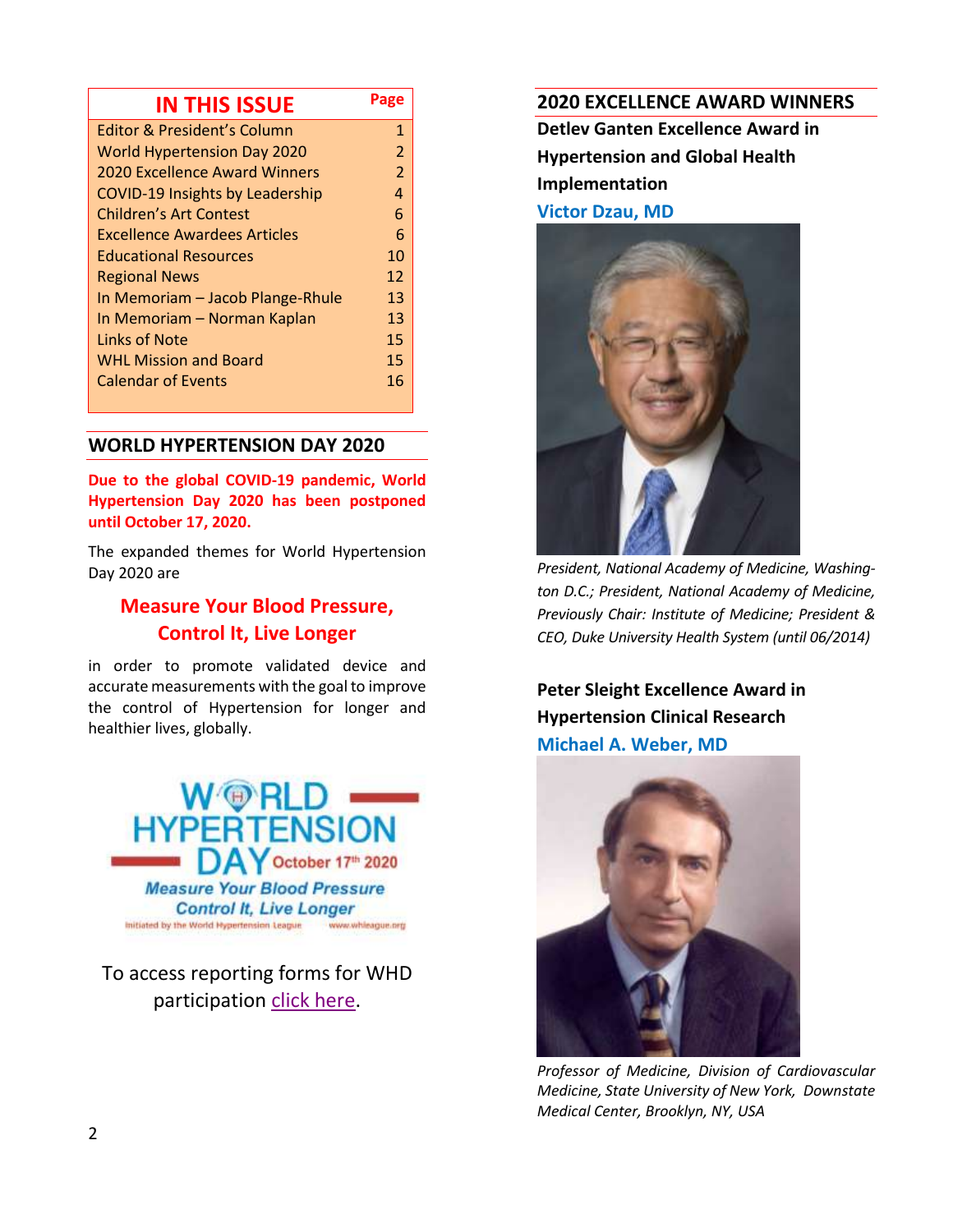**Claude Lenfant Excellence Award in Population Hypertension Control Daniel W. Jones, MD, MACP, FAHA**



*Sanderson Chair in Obesity, Metabolic Diseases and Nutrition, Director, Clinical and Population Science, Mississippi Center for Obesity Research, Professor of Medicine and Physiology, University of Mississippi Medical Center*

# **Liu Lisheng Excellence Award in Population Cardiovascular Risk Factor Control**

**Yingqing Feng, MD**



*Department of Cardiology at Guangdong Provincial People's Hospital, Guangdong Cardiovascular Disease Research Institute*

**Norman Campbell Excellence Award in Population Hypertension Prevention and Control - Sonya Angell, MD, MPH**



*Director of the California Department of Public Health (CDPH); Former Deputy Commissioner, New York City Department of Health and Mental Hygiene, Div. of Prevention and Primary Care; Founding Director, NYC Department of Health and Mental Hygiene, Cardiovascular Disease Prevention &Control Program; Senior Advisor, Global Noncommunicable Diseases, U.S.Centers for Disease Control & Prevention (CDC)*

**Daniel Lackland Excellence in Diplomacy and Advocacy for Population Hypertension Risk Reduction David Wood, MB ChB, MSc, FRCP, FRCPE, FFPHM, FESC**



*Adjunct Professor of Preventive Cardiology, Director of Science, Strategy and International Relations, National Institute for Prevention and Cardiovascular Health, National Univ. of Ireland, Galway; Emeritus Professor of Cardiology, Imperial College London; Past President World Heart Federation 2019-20*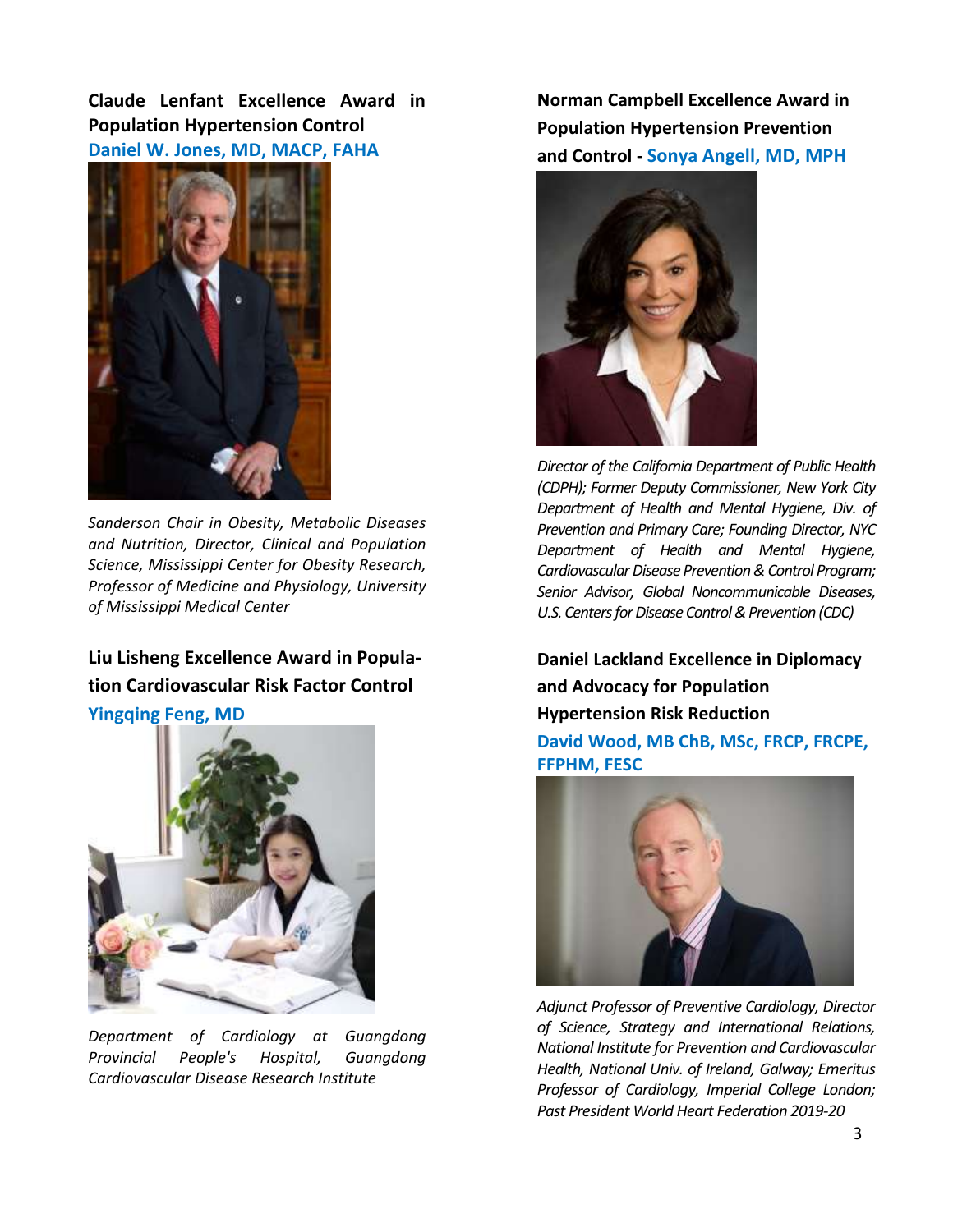**Graham MacGregor Excellence Award in Dietary Salt Reduction at the Population Level - Nancy R. Cook, ScD**



Professor, Department of Epidemiology, Department of Epidemiology, Brigham & Women's Hospital, Division of Preventive Medicine, Boston, MA, USA

## **WHL Organizational Awards**

## **Excellence Award in Hypertension Clinical Research PREVER Research Group (Brazil)**

**Dr. Flavio Fuchs and Dr. Sandra Fuchs**



*Hypertension Prevention in Pre-Hypertensive Individuals (PREVER) Hospital de Clinicas de Porto Alegre, RS, Brazil*

*(See PREVER article on Page 4)*

**Excellence Award in Dietary Salt Reduction at the Population Level South Korea National Plan to Reduce Sodium Intake**



**Dr. Lee, Eui-Kyung**, Minister, Ministry of Food & Drug Safety (MFDS) (left) **Dr. Jeong, Eunkyeong,** Director, Korea Centers for Disease Control & Prevention (KCDC) (right)

*(see Program Summary on page 9)*

**Excellence Award in Population Hypertension Prevention and Control Cuba Ministro de Salud Publica de Cuba Dr. José Angel Portal Miranda**

**Contract Contract District** 



### **COVID-19 in Eastern Europe**

By Dr. Krasimira Hristova, MD,PhD, FESC Associate Professor of Cardiology, Univ. National Heart Hospital, Dept. of Noninvasive Functional Diagnostic and Imaging, Head of Outpatients Clinic, Sofia, Bulgaria

At the moment the number of infected with coronavirus in Eastern [Europea](https://www.theguardian.com/world/europe-news)n countries, except Russia and former Soviet countries in Asia, remain still much lower than in other European countries. Even the worst affected Central and Eastern European countries have infection and death rates per million inhabitants much lower than Western European nations, and in some the statistics are truly remarkable: Slovakia has recorded just 1,427 confirmed cases and 27 deaths. Here comes the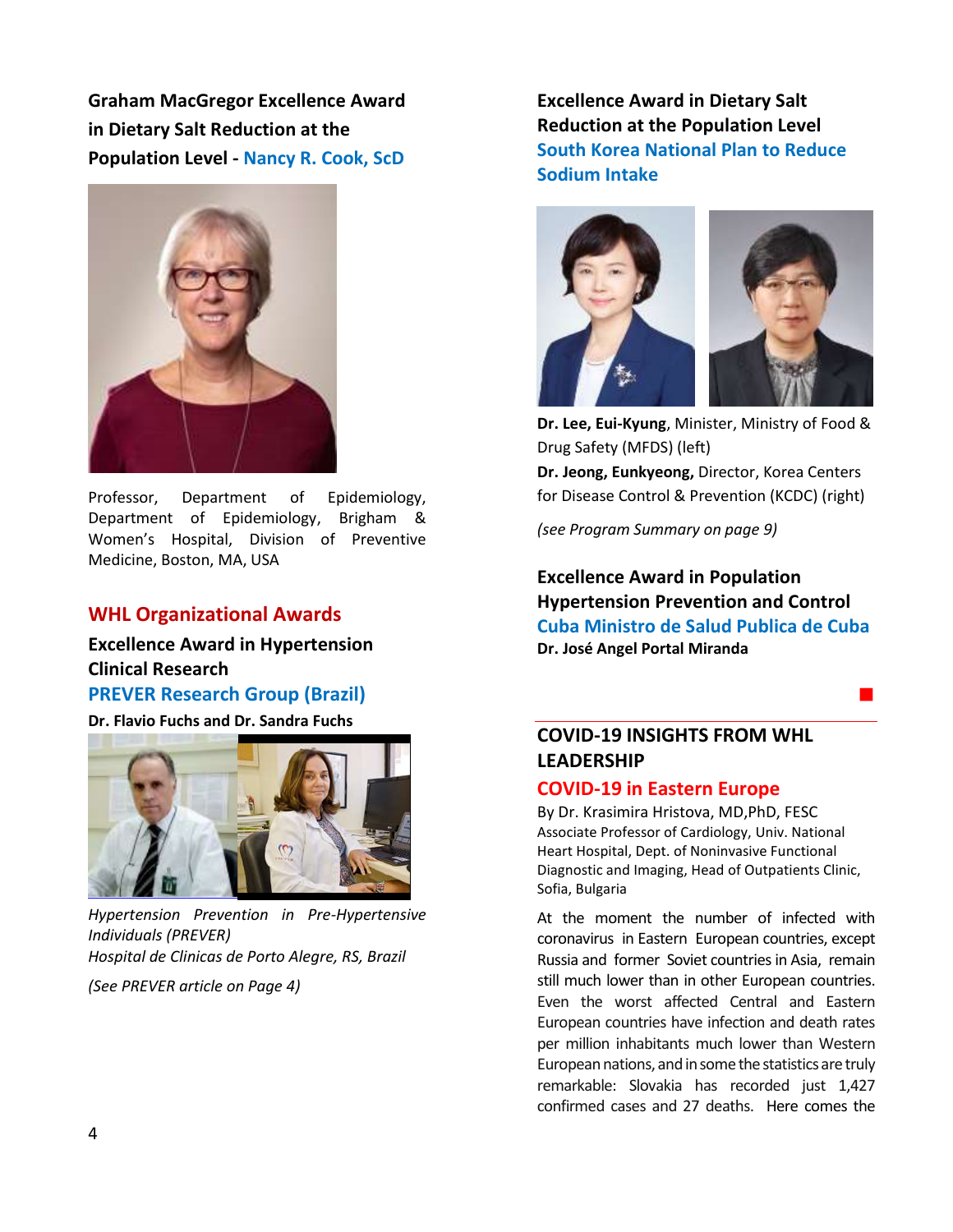concern that care homes are vulnerable and could quickly lead to the rise of numbers.

Hungary's government and the mayor of Budapest have been locked in a blame game over one care home in the city, which has recorded 223 residents and 19 workers as infected, about 10% of the country's total coronavirus cases.

Bulgaria has 2235 reported cases of COVID-19 within its borders and 110 reported fatalities with COVID-19. Variations in counting of COVID-19 deaths, different testing strategies and lockdown policies make international comparisons a minefield. The Czech Republic and Slovakia began their lockdowns before they had recorded any Covid-19 deaths.

Many of the countries like Greece, Romania, Bulgaria which also implemented an early and strict lockdown to avoid strain on its austerity-hit health system and coronavirus figures so far have remained impressively low. Some of the countries, including Czech Republic and Slovakia, have comparatively well-funded healthcare systems. But Hungary, Romania and Bulgaria are on the edge; any increase in cases will tip the system over.

Officials across this region are aware that the possibility of a new surge of infections is always present. For this reason, many countries are contemplating easing their lockdowns but keeping strict border controls to keep out foreign visitors or, at minimum, quarantining all new arrivals. Actually the governments count everyone who dies of coronavirus, irrespective of whether they die in hospital, a care home or private residence, as well as recording deaths where COVID-19 was the main or contributing cause in comorbities patients – mainly with arterial hypertension, diabetes, chronic pulmonic diseases, cancer and chronic kidney diseases.

### **COVID-19 in Canada**

By Dr. Raj Padwal, MD Internal Medicine, Clinical Epidemiology and Clinical Pharmacology, Edmonton, Alberta, Canada

Canada, relative to other countries in the world, has been fortunate in that the number of cases of COVID-19 has not been high (less than 80,000 for a country with a population of 38 million). However, the pandemic has altered health care delivery in a

major way in that the slow uptake of technology assisted care that was occurring before COVID-19 has dramatically accelerated. Indeed, many physicians who previously would not consider adopting virtual care into their practice have been pleasantly surprised at how implementing this practice paradigm has made care more efficient and patient centred. What was expected to take 10 years to adopt has occurred in the span of a few weeks and some of these changes are undoubtedly here to stay. Adoption of virtual care for hypertension underscores the need to ensure that home BP measurements are properly performed and properly relayed to providers, so that clinical efficiency and best practices are maximized.

## **Level of Impact of COVID 19 on Hypertension/Blood Pressure Control in Nigeria and other Sub-Saharan African Countries**

By Dr. O.S. Ogah, President, Nigerian Cardiac Society *and* Prof. Mayowa Owolabi, Regional Director, Sub-Saharan Africa, World Hypertension League

The exact extent of the impact of the pandemic on hypertension/blood pressure control and prevention of complications/target organ damage in Nigeria and other sub-Saharan African countries is difficult to assess at the moment.

However, the pandemic has impacted hypertension detection, blood pressure control and prevention of complications/target organ damage control in the country because:

1. Many patients do not come to hospital for BP checks and drug refills because of fear of contracting the disease.

2. Those who want to come cannot because of lockdown and travel restrictions.

3. The pandemic has also affected the supply chain in the region. Most suppliers cannot bring new medications into the region. This has affected the cost of drugs and consumables. The high cost is often not affordable to most hypertensive patients.

4. Those with target organ damage such as stroke, heart failure or chronic kidney disease are worst hit.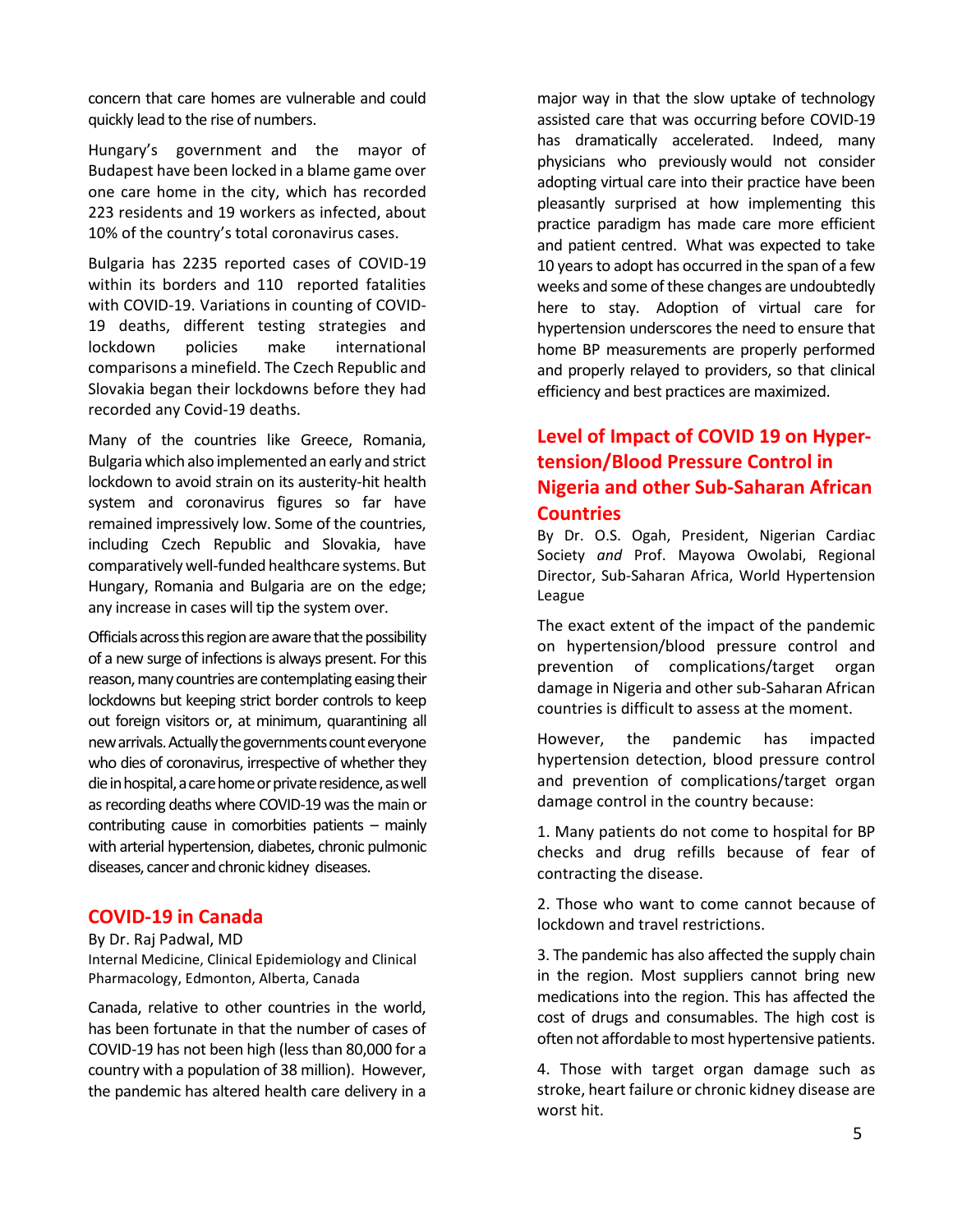#### OPPORTUNITIES AND LESSONS

1. Many tertiary hospitals in Nigeria now use telemedicine to reach out to patients.

2. The pandemic has opened a new opportunity for teaching and learning. For example, the Nigerian Cardiac Society has used webinars to reach out to healthcare providers as well as the public on COVID-19. Issues such as use of ACEI/ARBs for the treatment of hypertension during the COVID-19 pandemic were addressed (figure 1–4).

The Society has also used the opportunity to discuss and disseminate the recently released ISH guidelines on the management of hypertension (figure 5).



- The cardiac patient post COVID-19 era

VENUE: ZOOM

Figure 1 Announcement of the COVID 19 Seminar



Figure 5: Web seminar on the New ISH guidelines

**COVID-19 STATEMENTS WHL Statement of COVID [here](http://www.whleague.org/index.php/2014-07-09-22-47-11/covid-19-hypertension-guidance)  ESH Statement on COVID [here](https://www.eshonline.org/spotlights/esh-stabtement-on-covid-19/) ISH Statement on COVID [here](https://ish-world.com/news/a/A-statement-from-the-International-Society-of-Hypertension-on-COVID-19/) ISN COVID Resources [here](https://www.theisn.org/covid-19) NCD Alliance COVID Guidance [here](https://ncdalliance.org/what-we-do/knowledge-exchange/coronavirus-covid-19-resources-relevant-to-ncds?utm_source=NCD+Alliance+Combined+List&utm_campaign=6132d30a01-Take_Action_Advocacy_Alert_TEST7_22_2016_COPY_01&utm_medium=email&utm_term=0_1750ef6b4b-6132d30a01-64462117)**

#### **CHILDREN'S ART COMPETITION 2020**

#### **DEADLINE extended to October 1, 2020**

The WHL Children's Art Competition is a key component of the 2020 World Hypertension Day awareness campaign. The theme of the artwork can be any aspect of hypertension: **blood pressure measurement, stroke and cardiovascular disease prevention, healthy lifestyle, healthy diets including salt reduction, high blood pressure risks, etc.**



**2018 First Place Winners**: Melina Florian & Karla Gallardo from Los Angeles, California

To download the Submission Form click **[here.](http://www.whleague.org/index.php/news-awards-recognition/art)**

### **Excellence Awardees Articles**

## **The Impact of COVID-19 on Hypertension/Blood Pressure Control**

By Daniel W. Jones, MD, MACP, FAHA Sanderson Chair in Obesity, Metabolic Diseases and Nutrition; Professor of Medicine & Physiology, Univ. of Mississippi Medical Center

## **Winner, 2020 Claude Lenfant Excellence Award in Population Hypertension Control**

Most of what is known about the impact of COVID-19 on blood pressure control is anecdotal, thus far. There are certainly reasons for concern, as well opportunities. The first concern is that with health systems around the world highly focused on the management of COVID-19 and the necessary isolation, routine visits for chronic illnesses such as hypertension are being cancelled or postponed. A second concern has been misinformation about the blood pressure drug classes ACE inhibitors and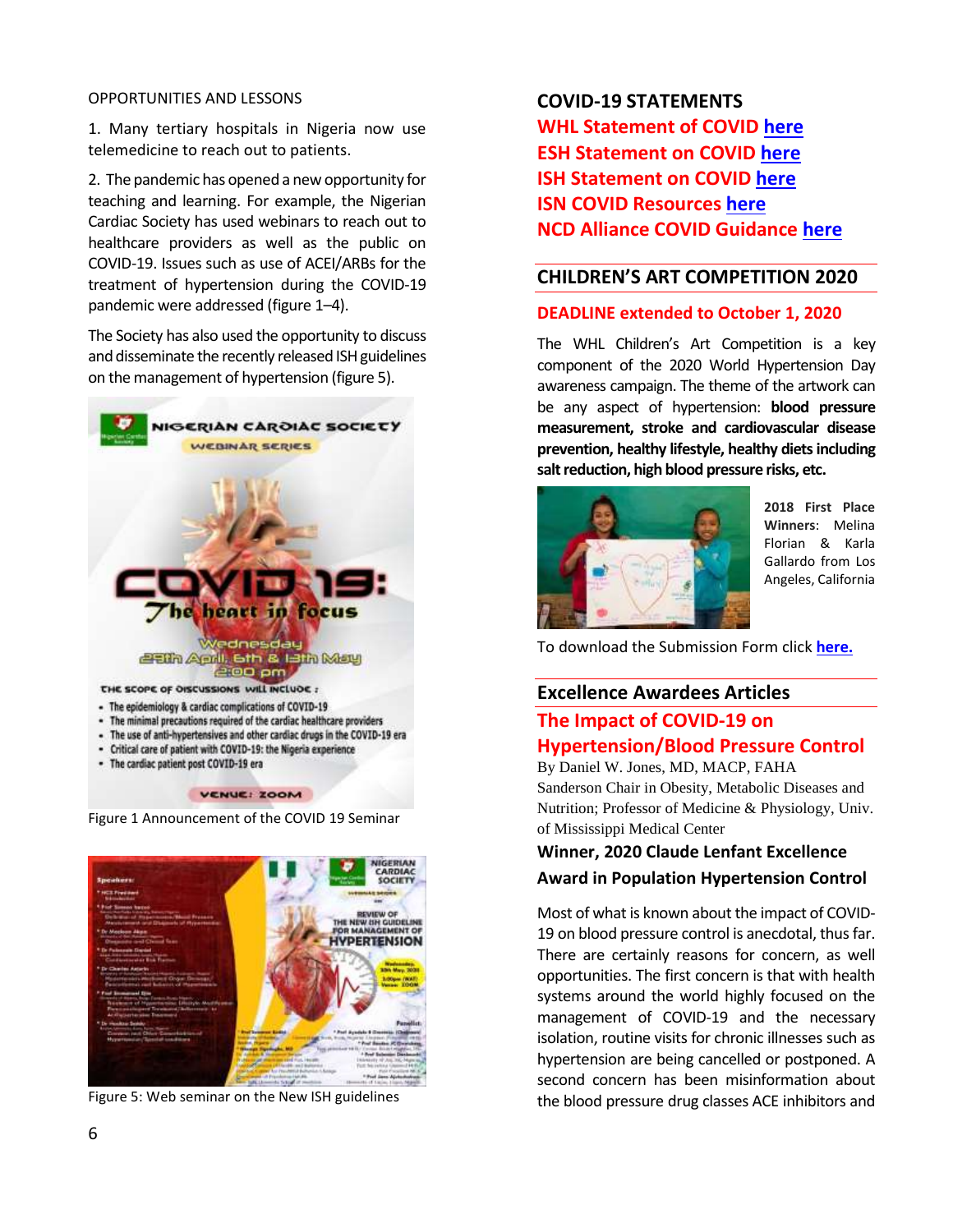ARBs causing worse COVID-19 outcomes. Despite good information to the contrary from organizations like the American Heart Association, some patients have stopped those antihypertensive medications out of concern.

On a positive note, the current situation offers opportunities for a stronger focus on BP control using underutilized measures with proven value including home BP measurement and the use of telehealth. Both these interventions have been shown to improve BP control. While office visits are difficult, both can provide much benefit.

## **Urgency to Reduce the Global Burden of Hypertension**

By Victor Dzau, MD

**Winner, 2020 Detlev Ganten Award in Hypertension and Global Health Implementation**

I am honored to receive the Detlev Ganten Excellence Award from the World Hypertension League. Hypertension is one of the most pressing public health challenges, and the biggest contributor to the global burden of disease. The global burden of hypertension has been growing steadily and there are no signs that this trend will reverse, given the projected growth of the global population, the rise of the aging population, and changes in lifestyle.

There is an urgency to reduce the global burden of hypertension, and this will only be achievable through concerted global action, including efforts such as those by the World Hypertension League. The World Hypertension League is committed to preventing hypertension globally. It is a privilege to receive an award from such an esteemed organization. Its efforts to optimize and advance prevention and control of hypertension through collaborative work with member organizations, governmental and non-governmental organizations and promotion of evidence-based best practices are critically important. This award is meaningful to me as I have known Detlev Ganten for over 40 years as a scientist, collaborator and friend. I am especially delighted to receive an award named in his honor.

## **Global Mission of Education, Advocacy and Research in Hypertension**

#### By Michael A. Weber, MD **Winner, 2020 WHL Peter Sleight Excellence Award in Hypertension Clinical Research**

It is a very special honor to receive a WHL Award linked to Peter Sleight's name. Professor Sleight's contributions to hypertension and heart disease have been exceptional, and I count myself fortunate that I had the opportunity of meeting and working with this distinguished scholar.

I also had the good fortune to be part of the hypertension field during a period of great progress, and with mentors like Gordon Stokes in Sydney and John Laragh in New York I was able to be part of understanding how the reninangiotensin system was so critical a part of hypertension and other cardiovascular and renal conditions. Together with astronaut William Thornton and others I helped develop one of the first non-invasive devices for ambulatory BP monitoring and subsequently was actively involved when losartan became the first hypertension drug to be clinically developed using ambulatory monitoring for its primary BP endpoints. Most of all, I must acknowledge the many colleagues with whom I participated in clinical trials that allowed me to see at first hand so much that has transformed hypertension during recent years.

Finally, my sincere thanks to the leaders of the WHL who have allowed me to be part of their global mission of education, advocacy and research in hypertension.

### **PREVER Study: Synthesis of Main Findings**

By Flávio Danni Fuchs and Sandra Costa Fuchs **Winners, WHL Organizational Excellence Award in Hypertension Clinical Research**

*In honor of Abrahão Afiune Neto and Hilton Chaves Junior who were outstanding PREVER investigators and died too young.*

 *In recognition of PREVER's exceptional group of investigators and research assistants, as well as the 1,385 trial participants, who make it possible to achieve the goals of the study.*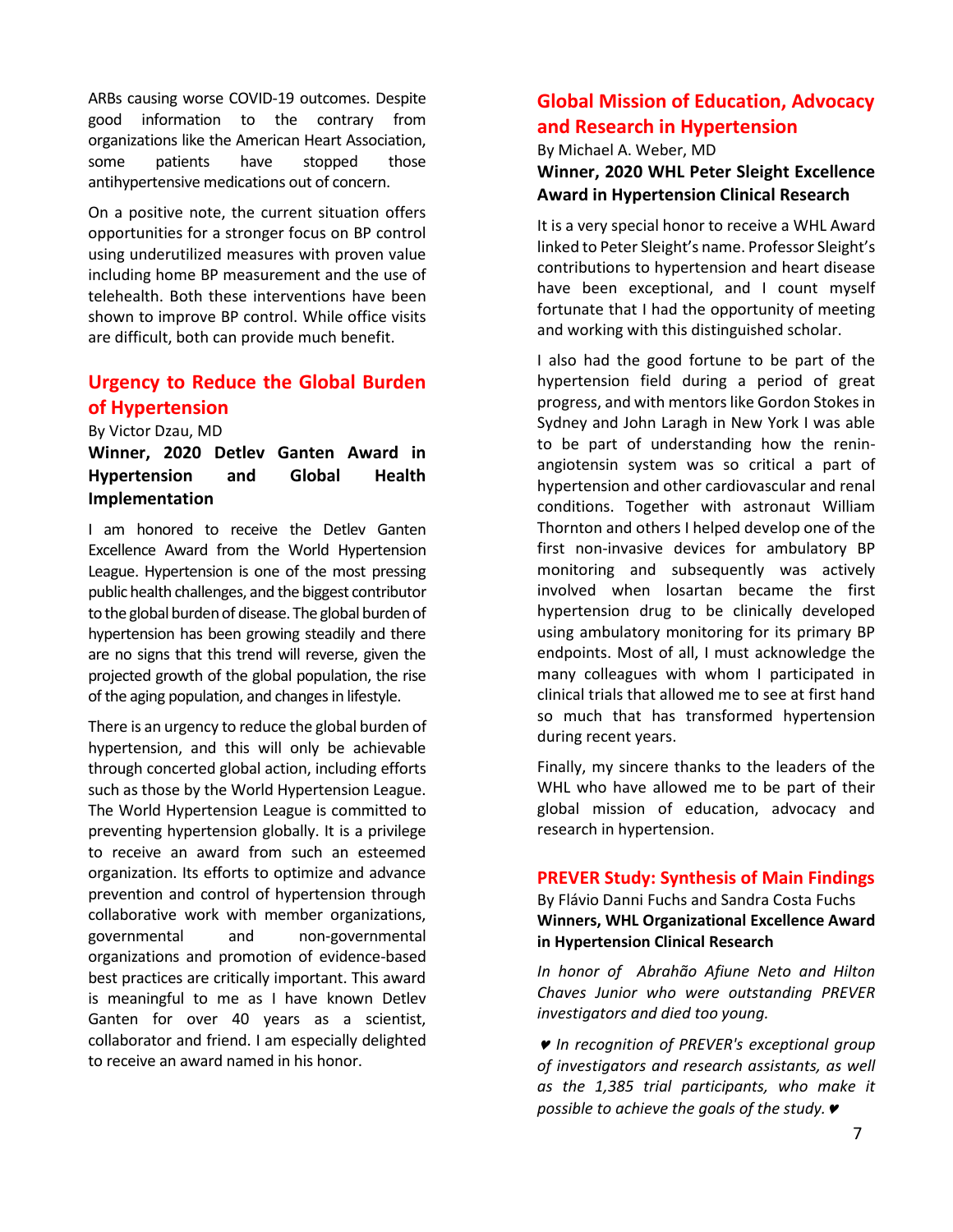The PREVER study resulted from an initiative of the Brazilian Ministry of Health, which funded studies in areas of priority in Public Health in the last decade. In Brazil, the prevalence of hypertension is decreasing slowly in recent decades, being around 28%, currently among adults for the 140/90 mmHg criterium. The absolute number of individuals exposed to high blood pressure (BP), however, is extremely high, in the face of the large population living in Brazil (more than 212 million).

The PREVER study consisted of two randomized controlled trials: PREVER-prevention and PREVERtreatment. Twenty-one research centers, linked to academic institutions in 10 States, conducted the two trials in parallel.

I. PREVER-prevention randomized controlled trial

At the time of the study design, it was already demonstrated that individuals with prehypertension (BP between 120/80 and 139/89 mmHg) were at higher risk to develop hypertension over a short period of time. Besides this, individuals with BP within this range already exhibit evidence of target organ damage.

The trial randomized 730 participants to a fixed combination of chlorthalidone (12.5 mg) and amiloride (2.5 mg) or placebo, in a double blinded fashion. Participants were followed for 18 months. The incidence of hypertension was lowered by 44% in participants randomized to the diuretic group compared to the placebo group. During follow-up, an increase in left ventricular mass, estimated by electrocardiogram, was recorded in the placebo group but not in the participants treated with diuretics.

II. PREVER-treatment randomized controlled trial.

Angiotensin receptor blockers (ARBs) are preferred worldwide for the management of hypertension, including in Brazil. Several large randomized controlled trials, and their metaanalyses, have failed to demonstrate unequivocal effectiveness of ARBs for prevention of incident cardiovascular (CV) events. Prior to the PREVERtreatment trial, head to head comparisons of ARBs with diuretics for prevention of CV outcomes was lacking and even the comparison of their BPlowering efficacy had been scarcely reported.

The PREVER-treatment trial randomized 655 participants with a systolic BP 140-159 mm Hg or diastolic BP 90-99 mm Hg following three months of a lifestyle change intervention to a diureticbased strategy (chlorthalidone 12.5 mg and amiloride 2.5 mg) or to a losartan (50 mg)-based strategy, in a double-blinded fashion. Patients were followed for 18 months. Despite more frequent use of add-on BP agents, average systolic BP during the trial was 2.3 (95% CI: 1.2 to 3.3) mmHg higher in the group randomized to losartan compared to the group randomized to the diuretic combination pill.

#### **Relevance of the PREVER findings for the control of hypertension**

A strong body of evidence from observational studies and randomized controlled trials, with millions of participants, has demonstrated that high blood pressure is the main determinant of cardiovascular disease and reduction in life expectancy. The PREVER trials underscore the value of early and effective antihypertensive drug therapy for reducing the burden of BPrelated complications.

## **South Korea National Plan to Reduce Sodium Intake**

In 2010, South Korean's average sodium intake was 4,831mg, which was twice the WHO standard of 2,000mg. It was an alarming result to Koreans, health professionals as well as to government officials. Against this backdrop, in 2012 Korea implemented the "National Plan to Reduce Sodium Intake," renewing it every 5 years, with a goal of reducing population sodium consumption to 3,500mg by 2020, and we have been carrying out "The National Movement to Reduce Sodium Intake (NMRSI)" as well. As a result, Korea had reduced population sodium consumption by 19.5%, from 4,831mg in 2010 to 3,890mg in 2014, and successfully reached the goal in 2018, reducing sodium intake by 32.6%, to 3,255mg.

With an aim to raise national awareness on reducing sodium intake, the Ministry of Food and Drug Safety (MFDS) developed and distributed life cycle-specific education materials, encouraging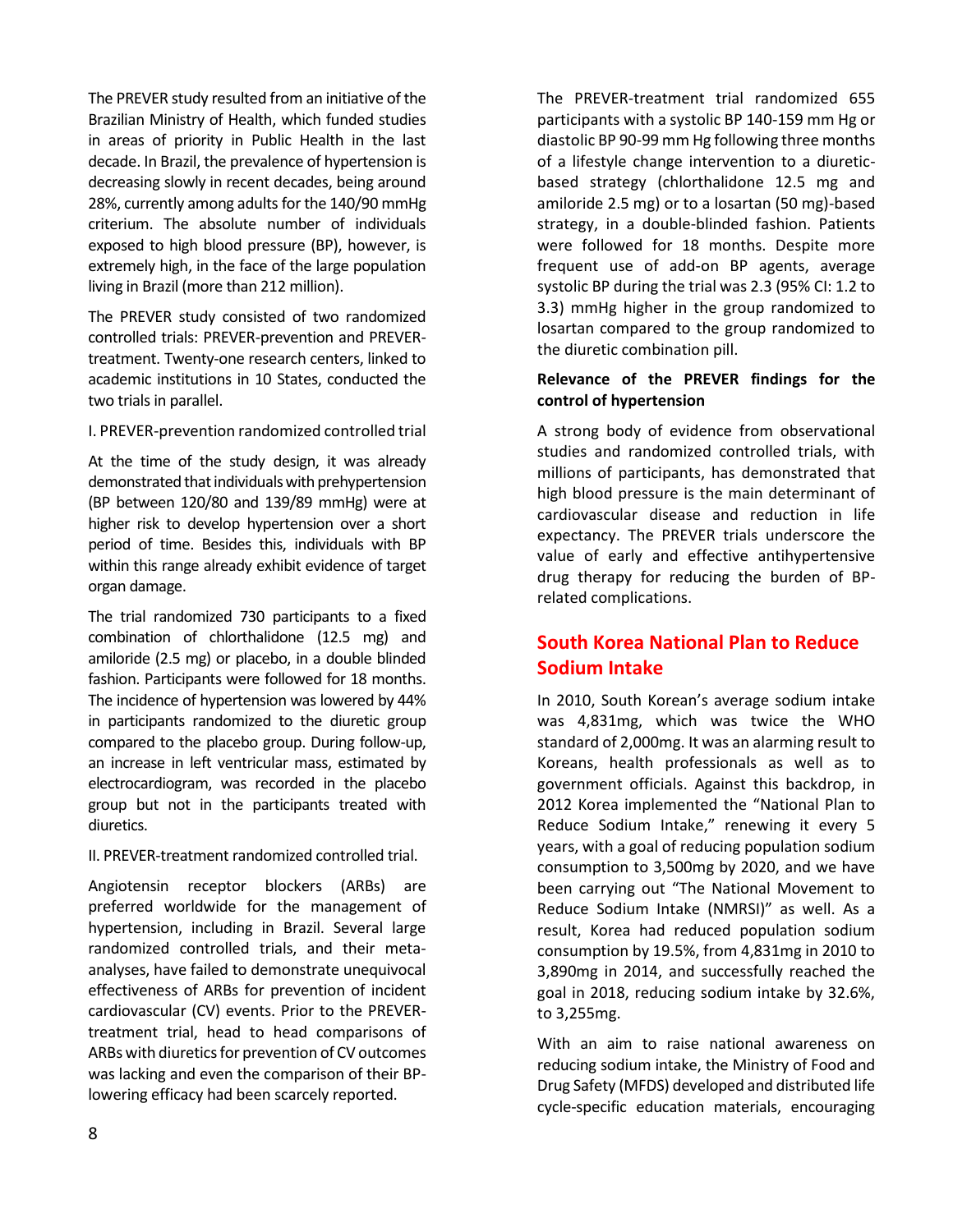people to make and eat low-sodium meals by themselves. Also, the Ministry guided people to eat low-sodium meals at home, promoted videos that introduce various low-sodium recipes on social media platforms like YouTube and Facebook, created Card News that provide various information including recipes' Nutritional Facts, and further emphasized the importance of lowsodium consumption in an op-ed article.



In addition, we designated sodium as an unhealthy nutrient, and made processed foods carry nutritional labels, including sodium content, to create an environment for the public to choose low-sodium foods in person. Also, consultations were provided to companies for voluntary production and distribution of lowsodium products. The MFDS also conducted a fact-finding survey on 50 to 80 nutrients including sodium by reflecting on the current trend of food consumption, and disclosed its results for consumers and companies to utilize.

The MFDS is supporting group meal services (school lunch, congregate meals for seniors, etc.) and restaurants to develop lower sodium menu options to increase availability of low-sodium foods. Furthermore, "SamSam Foodservice" and "participating restaurants" which serve lowersodium menus are designated and operated with the cooperation of local governments.

Meanwhile, the Korea Centers for Disease Control and Prevention (KCDC) conducts an annual health check-up and survey (KNHANES: The Korea National Health and Nutrition Examination Survey) to identify population sodium intake, and transparently discloses statistics on the main source products of sodium, sodium content by

products, and the average sodium intake by age, which are important results for implementing public health and nutrition-related policies.

The Government of the Republic of Korea will continue to strengthen its sodium reduction programmes and education systems provided for consumers, and will conduct a study on the evaluation of health and nutrition levels. Ultimately, we will make significant contributions to the improvement of our people's health by reinforcing related systems.

## **Priorities for Hypertension Prevention and Management in the Coming 5 years – An International Viewpoint**

By Dr. Darwin R. Labarthe, MD Department of Preventive Medicine, Northwestern Univ. Feinberg School of Medicine, Chicago, USA **Winner, 2019 WHL Recognition of Excellence Award for Population Risk Factor Control**

Receipt of this Award is a high and humbling honor – high in its bestowal by the World Hypertension League, humbling in heightened awareness of the gap between the status quo and our ultimate goal of complete global hypertension control.

By asking 3 strategic questions we may better imagine a future in which we have truly accomplished this goal:

(1) What is the practical upper limit of the *remedial approach* of primary prevention – detection, treatment, and control of existing blood pressure levels above optimum?

(2) What can be achieved through the *primordial approach* – population-wide prevention of excess blood pressure levels in the first place?

(3) What's the best *balance* in our long-range societal investment in these 2 approaches over the next 3 decades, to 2050?

I believe a deep and broad conversation about these 3 questions is an essential task, well within the coming 5 years, even while grappling with pandemic COVID-19. The outcome could be finally to overcome that other global pandemic, of major cardiovascular/cerebrovascular risk factors, especially hypertension.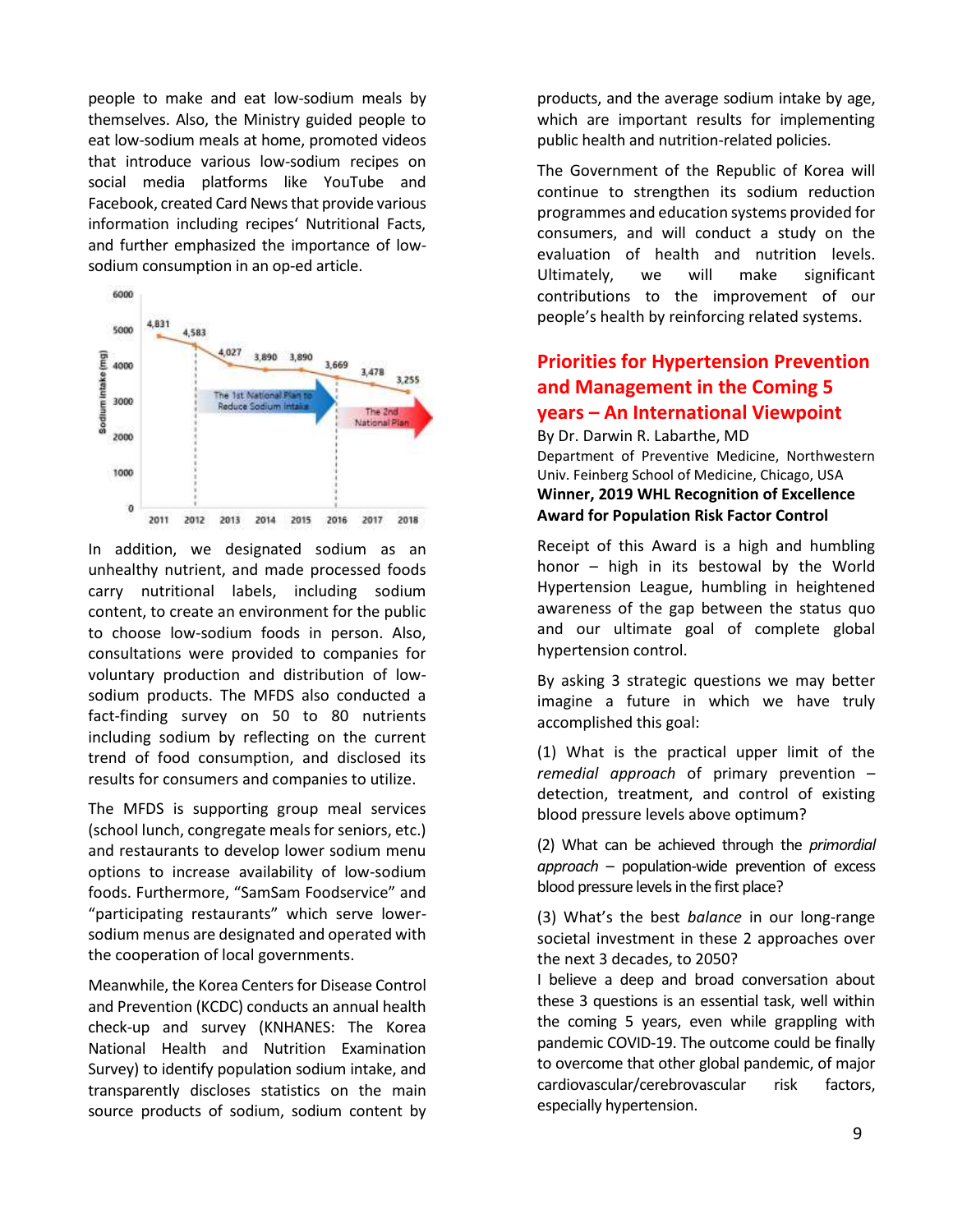## **EDUCATIONAL RESOURCES**

### **How to Check if a Blood Pressure Monitor has been Properly Tested for Accuracy**

By Prof. James Sharman, WHL Envoy for the Lancet Commission on Hypertension

One of the key recommendations for accurate blood pressure measurement is ensuring that a validated monitor is used. This means that it has been rigorously tested for accuracy according to a [standardized international protocol.](https://www.ahajournals.org/doi/full/10.1161/HYPERTENSIONAHA.117.10237?url_ver=Z39.88-2003&rfr_id=ori:rid:crossref.org&rfr_dat=cr_pub%3dpubmed) If a monitor has not undergone such testing, it is more likely to be inaccurate and potentially lead to suboptimal medical care.

Unfortunately, many blood pressure monitors cleared for sale by regulatory authorities have not undergone [rigorous validation testing.](https://www.ncbi.nlm.nih.gov/pmc/articles/PMC6919228/) A recent market scan of monitors available for online purchase in Australia found there were 972 unique monitors, but only [7% were validated.](https://www.ncbi.nlm.nih.gov/pubmed/32275193) This is probably a global issue because most of the nonvalidated devices were supplied by international ecommerce companies making worldwide deliveries.

In recognition of this problem, and the need to provide resources for consumers of blood pressure monitors, the WHL collaborated with investigators from the Lancet Commission on Hypertension Group to develo[p this tool f](https://www.menzies.utas.edu.au/documents/pdfs/Blood-pressure-devices.pdf)or checking the validation status of blood pressure monitors. The tool is designed for use by the general public, health professionals and policy makers to promote the uptake and use of validated blood pressure monitors.



## **STRIDE BP: An International Activity in Support of Blood Pressure Measurement Accuracy**

By Gianfranco Parati, MD, FESC, WHL Secretary General, Milan, Italy

Proper diagnosis and management of hypertension depend on the accuracy of blood pressure (BP) measurement. However, in spite of significant efforts by the medical community worldwide over several decades to achieve accurate BP measurement, limited awareness of guidelines, poor methodology and the use of inaccurate devices remain largely unresolved public health issues, which are often responsible for the misdiagnosis and mismanagement of hypertensive patients.

To overcome the negative effects of inaccurate BP measurement on the management of hypertension, STRIDE BP (www.stridebp.org), an international non-profit organization, was founded by international experts in BP measurement in 2018 to provide a forum for the dissemination of expert information to health care providers and the public on the accuracy of BP measuring devices, and the use of the most appropriate measurement technique.

STRIDE BP has been established within the context of the Hypertension Centre STRIDE-7 at the Athens University in Greece, a non-profit research and educational organization founded in 1992 by the European Economic Community STRIDE (Science and Technology for Regional Innovation and Development in Europe) program, and is governed by an Executive Management Board (including BP measurement experts such as George Stergiou, Eoin O'Brien, Martin Myers, Paolo Palatini and Gianfranco Parati) and a Scientific Advisory Board composed of 24 experts from 15 countries all of whom are acknowledged authorities in cardiovascular medicine, hypertension and BP measurement. STRIDE BP is affiliated with the European Society of Hypertension, the International Society of Hypertension and the World Hypertension League, which disseminate STRIDE BP initiatives on their respective websites.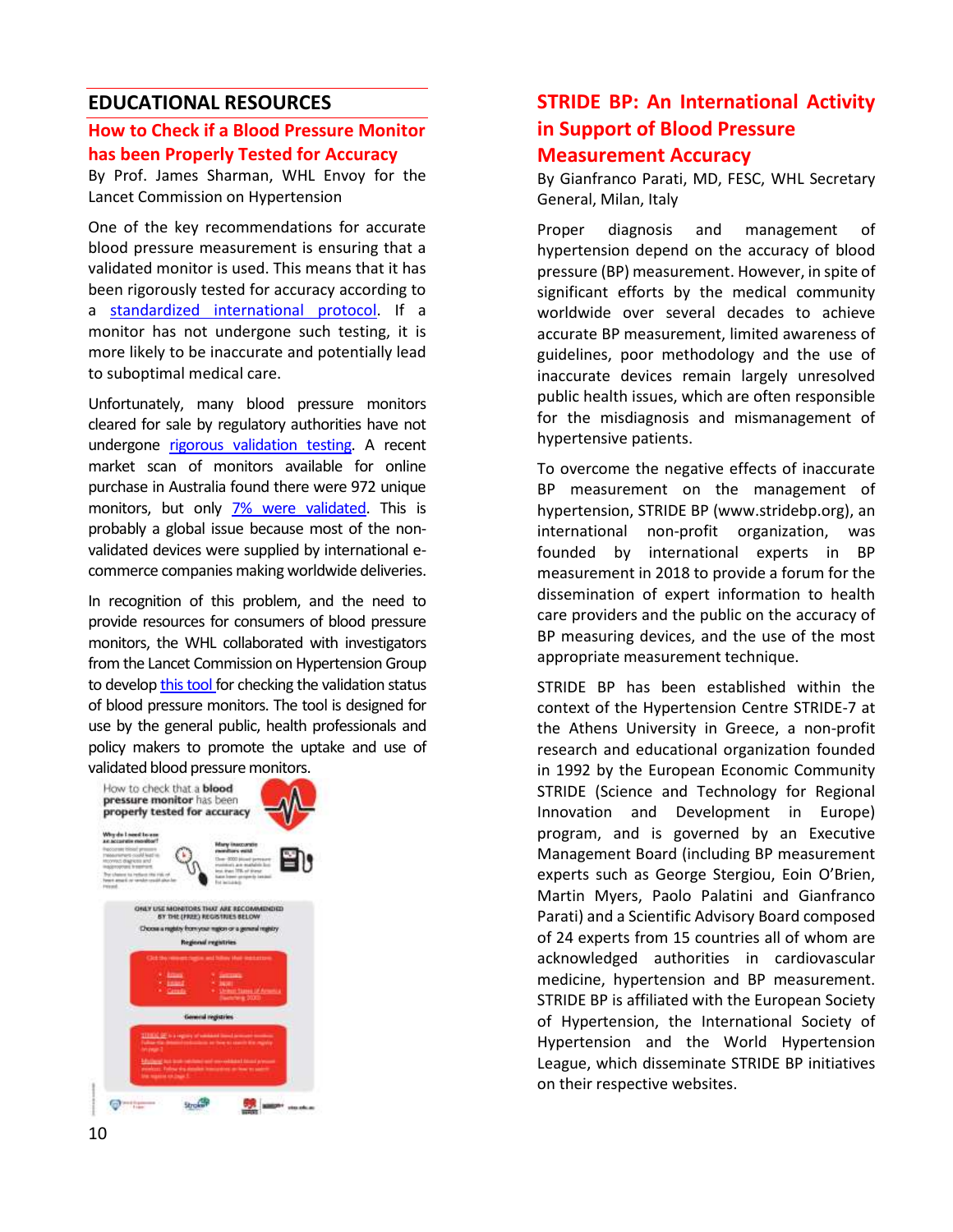STRIDE BP is committed to improving global BP measurement both by providing scientific guidance on BP measurement technology and devices, and by providing accredited online education on BP measurement methodology and practice tools for clinical use. At the present stage it provides recommendations on accurate devices for office, ambulatory and home blood pressure measurement in adults, children and during pregnancy. These validated devices are listed on the STRIDE BP website. Final aim of STRIDE-BP activities is to promote improvement of BP management and control globally, and this is done also in close cooperation with WHL.

## **Online Certification Course for Measuring Blood Pressure with an Automated Blood Pressure Device**

By Norman Campbell CM, MD, DSc (hon) FRCPC Professor Emeritus, the University of Calgary

Detection, diagnosis and treatment of hypertension require accurate blood pressure assessment. However, in clinical practice, lack of training in or nonadherence to measurement recommendations, lack of patient preparation, unsuitable environments where blood pressure is measured, and inaccurate and inappropriate equipment are widespread and commonly lead to inaccurate blood pressure readings. This has led to calls to require regular training and certification for people assessing blood pressure.

Hence, the Pan American Health Organization in collaboration with the World Hypertension League, Lancet Commission on Hypertension Group and Hypertension Canada has developed a free brief training and certification course in blood pressure measurement.

### **The release of the online certification course is timed to help support World Hypertension Day 2020 and will be available in English, Spanish, Portuguese, French and Chinese.**

This year World Hypertension Day has been delayed to October 17 th due to the COVID-19 pandemic. **Stay tuned for the link to the course in the next newsletter.**

# **Million Hearts® releases its new Hypertension Control Change Package (HCCP)**

The 2020 HCCP provides new tools and resources for hypertension management that outpatient clinical settings can implement as they seek optimal hypertension control. The HCCP highlights the work of 20 Hypertension Control Champions and features new sections on selfmeasured blood pressure (SMBP) monitoring and chronic kidney disease.

## **[Check out the HCCP](https://millionhearts.hhs.gov/tools-protocols/action-guides/htn-change-package/index.html?deliveryName=FCP_6_DM31406)**

# **NEW COMPREHENSIVE AHA HYPERTENSION GUIDE**

**American Heart Association Lifelong Learning announces an extensive curriculum for the management of clinical hypertension, available [here.](https://learn.heart.org/lms/activity?@curriculum.id=-1&@activity.id=7086643&@activity.bundleActivityId=-1)**

### **REGIONAL NEWS**

### **World Hypertension Action Group**

By John Kenerson MD, FACC

Envoy for Global Faith-Based Hypertension Control Initiative; President, Co-founder Colleagues In Care; Director, World Hypertension Action Group (WHAG)



# **Colleagues In Care**



If you had a blank piece of paper, how would you design a system to address the hypertension needs of low-income communities differently? CIC/WHAG has taken the creative listening

in dialogue approach, with important input from a wide spectrum of Faith-Based and secular lowrevenue venues.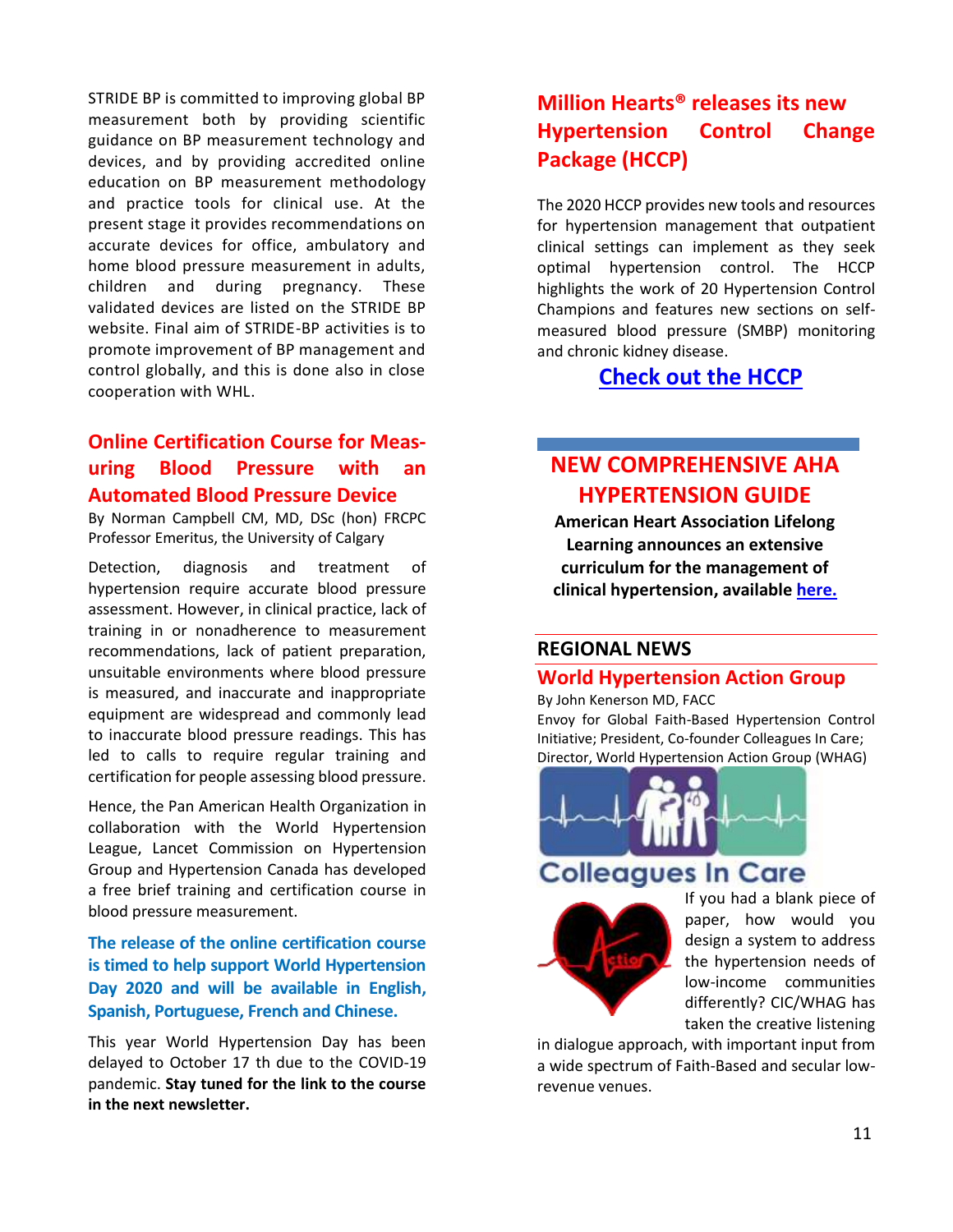Knowledge sharing is of critical importance. A novel and innovative multi-level educational e-resource has been developed, starting with the volunteers and Community Health Workers basic level, but with the option to go in much more depth into the source reference documents. The first introductory series of seven modules including the essentials of situational analyses, BP screening and accurate measurement, and a very comprehensive education module on what we need to know and teach is being rolled out.



Blood Pressure Screening at original public health clinic in Baptiste, Haiti

Series Two on management, and Series Three on hypertension and advanced clinical conditions are both seven modules in electronic book form, and will be described in future newsletters.

## **Sub-Saharan Hypertension Screening Activities - SIREN**

## **Community Based HTN Screening Activities Stroke Investigative Research and Education Network**

By Ezinne Uvere

The SIREN team with collaborations fromthe United States of America (USA), has since its inception in 2013 remained resolute in translating its research findings to impact its surrounding communities in sub-Saharan Africa (SSA). With hypertension identified as the topmost risk factor to stroke, as evidenced by scientific publications and recently by one of its landmark papers <sup>(1)</sup>, concerted efforts have been put in place to reduce the prevalence of hypertension among adults across African setting.

Under its Community Engagement initiative, the project provided free medical health including blood pressure screening for over 10,000 adults (>18 years) across 15 sites in Nigeria and Ghana respectively  $(2)$ . As part of advocacy efforts to get the

buy-in of political stakeholders towards stroke prevention, the SIREN project in collaboration with the Translating Research Evidence into Policy and Practice (TREPP) Project, have continued to provide blood pressure screening for government legislators in Oyo state, Nigeria.

To mark World Stroke Day in 2019, the SIREN project in partnership with the Anambra State Government of Nigeria, provided blood pressure and other medical screening for over 1000 adults in Otuocha, Aguleri LGA of Anambra State  $(3)$ . Under its pilot projects – NUDGES – designed to demonstrate taskshifting feasibility, over thirty-five adults had free blood pressure screening, out of which seventeen (17) adults were empowered by the project with automated (Omron-branded) blood pressure monitors to encourage home monitoring of blood pressure (4). Additionally, its SISS project successfully screened 160 adults – 80 adults at Ibarapa and Ibadan North LGA's respectively for hypertension.

Overall, these efforts have left a remarkable impact and imprint across these communities who are now more than ever, aware of the importance of early screening for stroke prevention. In continuum of these efforts, blood pressure and other health indices screening is still in force under its SIBS Genomics project with further expansion under its recently NIH awarded **A**frican **R**igorous **I**nnovative **S**troke **E**pidemiological **S**urveillance (ARISES) project covering urban and rural demographic surveillances sites in Nigeria with a population base of over 60,000 persons.

#### **References:**

Owolabi M. Sarfo F, Akinyemi R, Gebregziabher M, Akpa O, Akpalu A, Wahab K, Obiako R, Owolabi L, Ovbiagele B on behalf of SIREN Team as part of H3Africa Consortium. (2018). Dominant modifiable risk factors for stroke in Ghana and Nigeria (SIREN): a case-control study. *The Lancet Global Health, 2018 Apr;6(4):e436-e446.*  <https://www.ncbi.nlm.nih.gov/pubmed/29496511>

Singh A, Jenkins C, Calys-Tagoe B, Arulogun OS, Sarfo S, Ovbiagele B, Akpalu A, Melikam S, Uvere E, Owolabi MO for the SIREN Team of Investigators (2017). Stroke Investigative Research and Education Network: Public Outreach and Engagement. *Journal of Community Med & Health Educ.,* 7:518 DOI: 10.4172/2161 0711.1000518. <https://www.ncbi.nlm.nih.gov/pubmed/28868210>

Wahab KW, Owolabi M, Akinyemi R, Jenkins C, Arulogun O, Akpa O, Gebregziabher M, Uvere E, Saulson R, Ovbiagele B. (2017). [Short](https://www.ncbi.nlm.nih.gov/pubmed/28477678)[term pilot feasibility study of a nurse-led intervention to improve](https://www.ncbi.nlm.nih.gov/pubmed/28477678)  [blood pressure control after stroke in Nigeria.](https://www.ncbi.nlm.nih.gov/pubmed/28477678) *J Neurol Sci.,* 377:116- 120. *<https://www.ncbi.nlm.nih.gov/pubmed/28477678>*

[https://www.pulse.ng/news/local/world-stroke-day-over-1000](https://www.pulse.ng/news/local/world-stroke-day-over-1000-screened-for-stroke-in-anambra/srbgpyn) [screened-for-stroke-in-anambra/srbgpyn](https://www.pulse.ng/news/local/world-stroke-day-over-1000-screened-for-stroke-in-anambra/srbgpyn)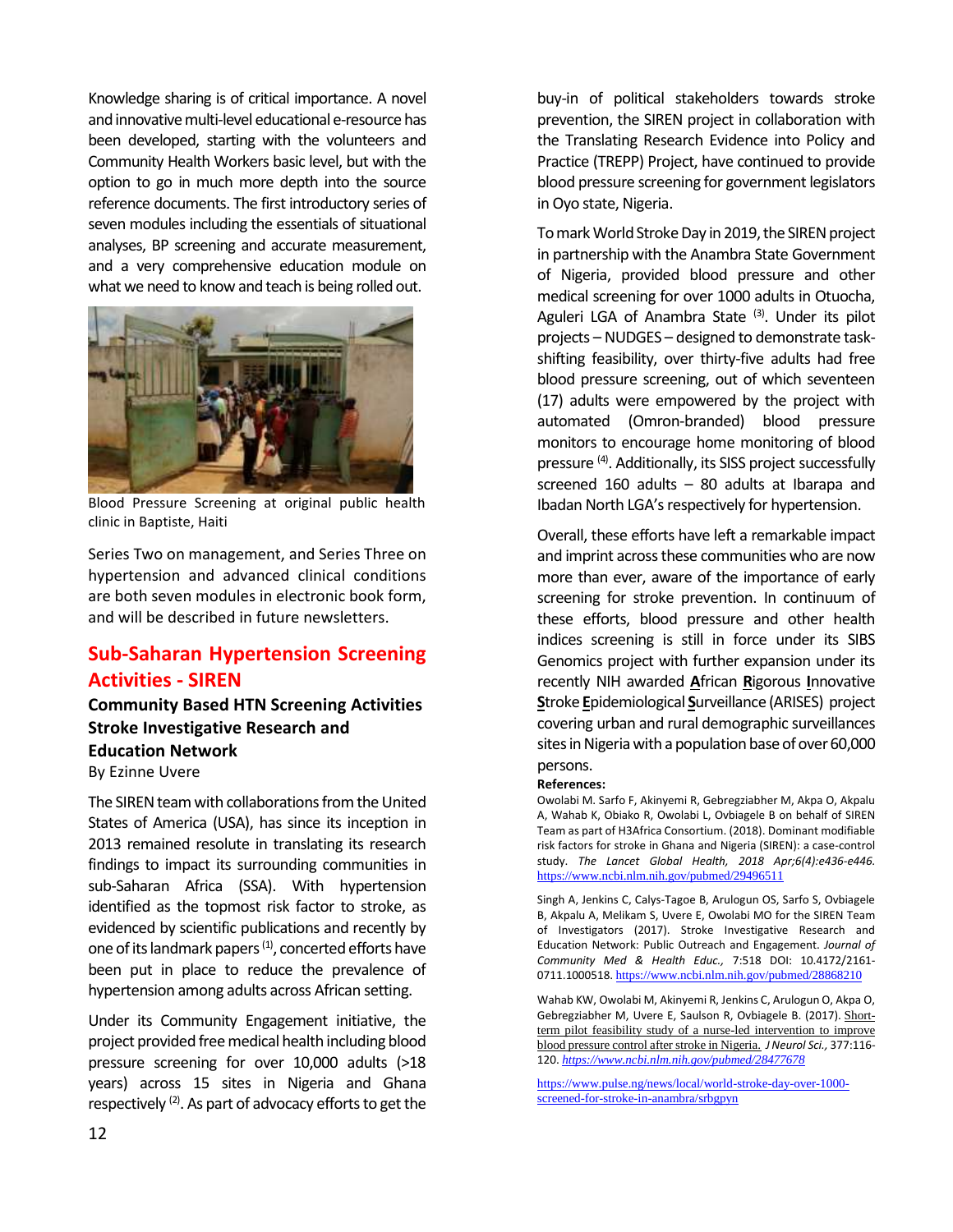## **IN MEMORIAM – Dr. Jacob Plange-Rhule**

By Dr. Daniel T. Lackland, DrPH, FACE, FAHA



Professor Jacob Plange-Rhule, affectionately called P.K., was born in Winneba, Ghana on Saturday July 27, 1957, and received his education at the Kwame Nkrumah University of Science and Technology, obtaining a Bachelor of Science in

Human Biology in 1981 and an MB ChB in 1984.

From 1987 to 1991, Professor Plange-Rhule studied at the University of Manchester in the United Kingdom and was awarded a PhD in Physiology. Soon after his study overseas, he returned home and was appointed a lecturer at the Department of Physiology, School of Medical Sciences, KNUST from 1992 to 2000. He became a Senior Lecturer and Associate Professor at the same department between 2000 to 2008. He taught Renal Physiology, Respiratory Physiology, Veterinary Medicine, and Gastrointestinal Physiology, among other courses. He also served as Head of Department at the School of Medical Sciences from October 2001 to September 2009, and also from 2011 to 2014.

Prof. Plange-Rhule served in various capacities in addition to Board of the WHL: He was the Vice-President, Ghana Medical Association, Member, National Task Force for Establishment of the Ghana College of Physicians and Surgeons; President of the Ghana Medical Association, Member, Ghana Aids Commission; Member of Ghana Prisons Service Council, Board of Trustees Ghana Medical Association Pension Fund; President, Ghana Kidney Association; Council of Ghana College of Physicians and Surgeons; Vice Rector, Ghana College of Physicians and Surgeons; Rector, Ghana College of Physicians and Surgeons. He was also a Fellow of the Royal College of Physicians, London; Fellow of the Ghana College of Physicians (FGCP), Ghana Postgraduate Medical College, Fellow of West African College of Physicians (FWACP) and of the

West African Postgraduate Medical College. Internationally, Prof. Plange-Rhule was Advisor to the "Forum on Reducing Salt Intake in Populations", World Health Organization (WHO). He strongly supported the mission of the WHL and executed whatever was entrusted to him diligently.

Prof. Plange-Rhule passed away on April 10, 2020, in Accra, Ghana.

#### **IN MEMORIAM - Dr. Norman Kaplan**

See **[full article](https://journals.lww.com/jhypertension/Fulltext/2020/07000/In_memoriam__Dr_Norman_M__Kaplan__1931_2020_.30.aspx)** published in the *Journal of Hypertension* July 2020 issue and excerpts below. By C. Venkata S. Ram, MD

A giant in the field of hypertension has departed.



The Guru, the Almanac, the Encyclopedia, and the Legend of hypertension – Dr. Norman M. Kaplan passed away on 5 April 2020 in Dallas, Texas, USA. He spent his entire professional career at the University of Texas Southwestern Medical

School in Dallas, except for a year at the National Institutes of Health.

Norman's parents had a small grocery store in Dallas; and the son of a grocer went on to become a peerless global commander in the field of hypertension. A graduate of the University of Texas Southwestern Medical School in 1954, he trained at the same institution in Internal Medicine and Endocrinology. After a year of collaborative work at NIH with the renowned Dr Fred Bartter (of Bartter's syndrome), Norman joined the faculty of his alma mater, where he remained until 2015.

Norman's scientific contributions to the field of hypertension are extraordinary; although he lived for 90 calendar years, his impact on the field of hypertension will be felt for a long time. The majority of his contributions to the field of hypertension are well known and recorded. Therefore, I would like to draw attention and comment on some of his 'characteristic' but less widely publicized articles. Amazingly, he identified some of the precursors of aldosterone synthesis (Journal of Clinical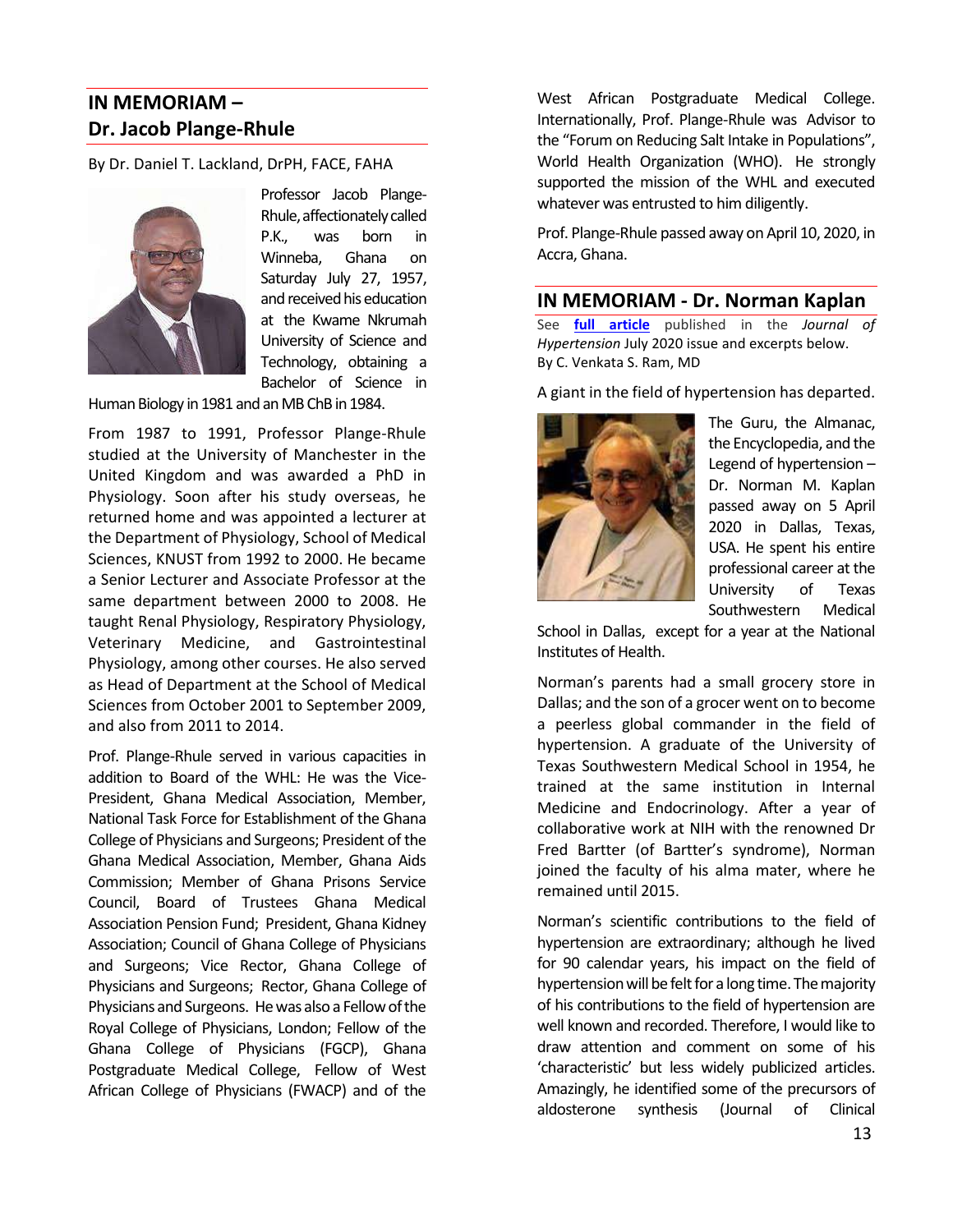Investigation 1962; 41:715–724) and actually measured the aldosterone content of adrenal adenoma (Journal of Clinical Investigation 1967; 46:728–734). It is because of his insight that random sampling of urine for metanephrine to screen for pheochromocytoma became an acceptable substitute for the laborious 24-h urine collections (Archives of Internal Medicine 1977; 137:190–193).

It was he who further strengthened the Irvine Page 'Mosaic' theory of hypertension, by demonstrating persistent sympathetic activity in hypertension despite volume expansion and suppression of plasma renin activity (Annals of Internal Medicine 1970; 72:9–16). Norman was one of the earliest investigators to describe the metabolic syndrome (Archives of Internal Medicine 1989; 149:1514).

He was known for fearlessly and vigorously expressing his views on controversial topics without any hesitation. For example, he argued that it is the blood pressure, which is of paramount importance, not the level of plasma renin, and thus opposed measuring plasma renin activity for the selection of antihypertensive drugs in the classical commentary 'Renin profiles: the unfulfilled promises' (JAMA 1977; 288:611–613). He almost resolved the dilemma for the choice of diuretic in treatment by writing an eloquent commentary 'Chlorthalidone versus hydrochlorothiazide: a tale of tortoise and hare' (Hypertension 2011; 58:994–99).

To call Norman a prolific writer is an understatement; his numerous publications are literary gems in the modern medical literature. And of course, his famous book 'Clinical Hypertension' remains the most authoritative, beloved, and admired book in hypertension. Now in its 11th edition, it still remains number 1 and has been translated into 10 languages! The common thread throughout all his writings is – clarity, completeness, and scientific integrity.

Norman received countless honors from many countries in the world, too numerous to mention. Amongst his most prized honors were the Lifetime Achievement Award of the AHA – Council for High Blood Pressure Research and, ISH Stevo Julius Award for scientific communications and many, many more. He also served on several Joint National Committees for hypertension guidelines. A true humanist, Norman's enthusiasm, work ethics, loyalty, dependability, punctuality, and mannerisms were exemplary. He was an epitome of 'gentleness' and a shining example for the medical profession.

My first memory of Norman takes me back to 1975– 1976 when I was a resident at Brown University, Providence, Rhode Island. I had to prepare for a noon conference on hypertension and read parts of Norman's book (the first edition). I needed to create a figure from his book and was unsure whether it was legal to copy something from a book without the author's permission. Nervously, I wrote a formal letter to Norman asking for his permission. Promptly, I received a handwritten reply 'sure and best wishes' with his signature! This simple gesture was the first and only step, which led to my association with him for over three decades. When I completed my Fellowship, he invited me to join him at the University of Texas South Western Medical School in 1977 and we worked together from then onwards.

I am blessed and fortunate to have worked with him for so many years. From him, I learnt the basics and advances in medical education, clinical research, and communication. In every study I did, Norman's input and footprints were of immense value. My career advanced with his advice and guidance. Norman had a creative capacity to guide his colleagues and staff in the right direction. Each of us followed the pathways drawn by Norman to fit our individual abilities. And we still continue to stay the course!

Good-bye, Norman. Rest in peace. Your legacy lives on.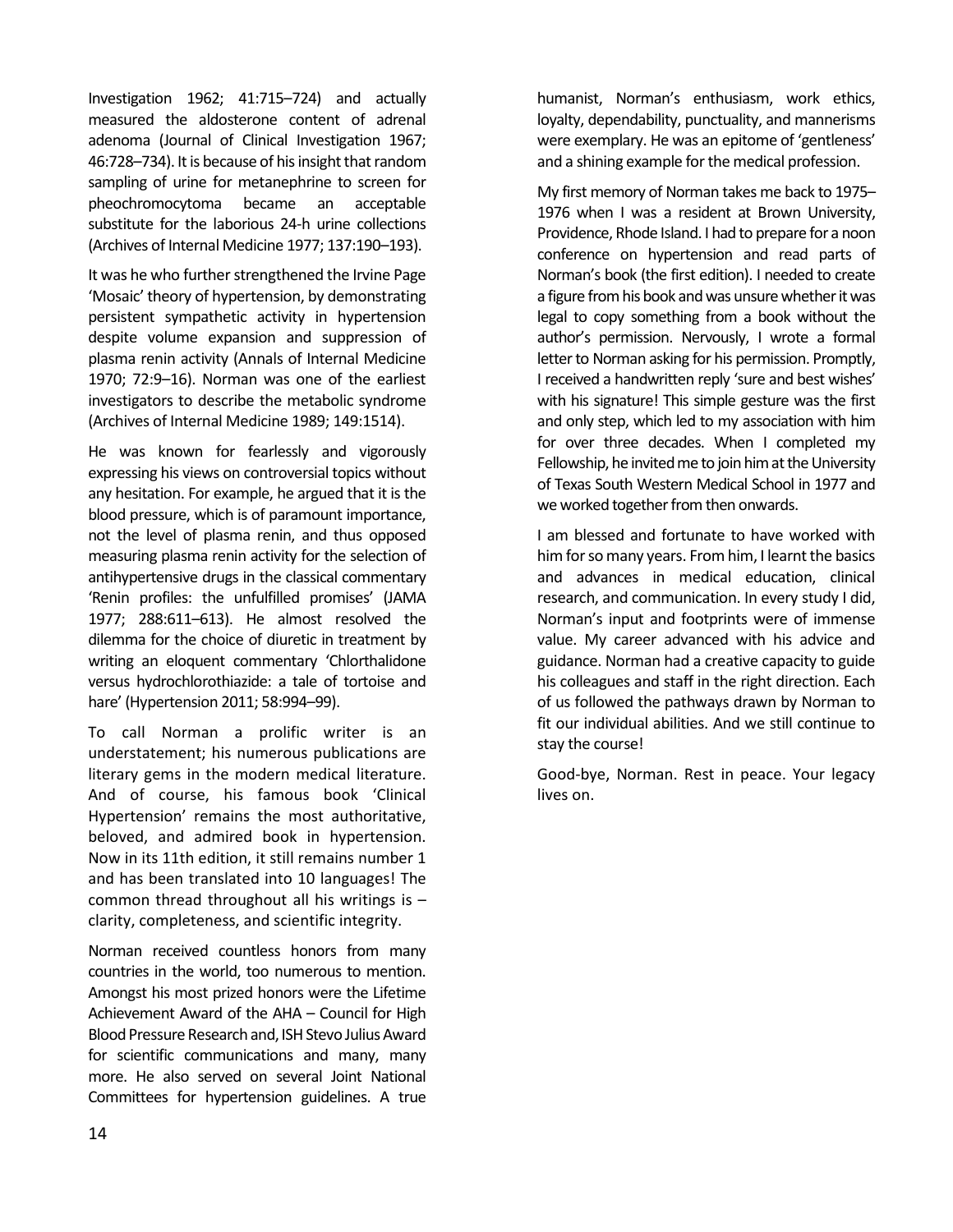## **CONNECTIONS OF NOTE**

A global community for **LINKS** cardiovascular health

For more information, please go to **[this link.](https://www.linkscommunity.org/)**

**2019 WHO Essential Medicines List (EML) for Hypertension Combination Therapy: [Click here](https://apps.who.int/iris/bitstream/handle/10665/325771/WHO-MVP-EMP-IAU-2019.06-eng.pdf?sequence=1&isAllowed=y)**

**NCD Alliance Newsletter [click here](https://ncdalliance.org/newsletters)**

**World Stroke Organization (WSO) Current Newsletter [Click here](https://www.world-stroke.org/news-and-blog/newsletters)**

**Int'l. Society of Hypertension (ISH) Current Newsletter, [Click here](https://ish-world.com/news/a/hypertensionnews/)**

#### **SCIENCE OF SALT WEEKLY –**

Publication of weekly Medline searches related to dietary sodium, **[Click here](https://www.whoccsaltreduction.org/portfolio/science-of-salt-weekly/)**

**KNOWLEDGE ACTION PORTAL (KAP)** WHO's platform for NCD info, **[Click here](https://www.knowledge-action-portal.com/)**

**RESOLVE TO SAVE LIVES** [90-second primer](https://www.youtube.com/watch?v=8ID2Rg0x29E)  on HTN [treatment protocols](https://www.youtube.com/watch?v=8ID2Rg0x29E) **[click here;](https://www.youtube.com/watch?v=8ID2Rg0x29E)** 90-second primer on digital BP monitors: **[click here](https://www.youtube.com/watch?v=vqhpbfg8U9E&feature=youtu.be)**

**ICCPR** newly released policy statement on how to promote greater utilization of cardiac rehab: **[click here](https://journals.scholarsportal.info/pdf/01675273/unassigned/nfp_ppuooccparps.xml)**

#### **Mission**

The objectives of the WHL are to promote the detection, control and prevention of arterial hypertension in populations. The World Hypertension League (WHL) is a federation of leagues, societies and other national bodies devoted to this goal. Individual membership is not possible. The WHL is in official relations with both the International Society of Hypertension (ISH), and the World Health Organization (WHO).

#### Board Officers:

Dr. Xin-Hua Zhang (Beijing, China), President Dr. Daniel T. Lackland (Charleston, USA), Past-President Dr. Marcelo Orias (Cordoba, Argentina), Vice-President Dr. Paul K. Whelton (New Orleans, USA) President-Elect Prof. Gianfranco Parati (Milan, Italy), Secretary-General Dr. C. Venkata S. Ram (India & Dallas, USA), Treasurer

Board Members:

Dr. Bader Almustafa (Saudi Arabia) Dr. Krassimira Hristova (Sofia, Bulgaria) Dr. Jacob Plange-Rhule (Africa) Dr. Christopher M. Reid (Australia) Prof. Zhaosu Wu (China) Dr. Rajdeep S. Padwal (Edmonton, Canada) Dr. Mario Fritsch Neves (Brazil)

Special Advisors to the Board: Dr. Liu Lisheng (Beijing, China) Dr. Norman Campbell (Calgary, Canada) Dr. Michael A. Weber (New York, USA)

ISH Representation: Prof. Alta Schutte (South Africa) Prof. Neil Poulter (London, UK)

WHO Representation: Dr. Cherian Varghese MD., Ph.D. (Geneva, Switzerland)

Secretariat: Dr. Xin-Hua Zhang, President<br>E-mail: whleague17@gm E-mail: [whleague17@gmail.com](mailto:whleague17@gmail.com)<br>Internet: http://www.whleague.or [http://www.whleague.org](http://www.whleague.org/)

Editorial Office: Editor-in-Chief: Dr. Daniel Lackland Associate Editor: Mary L. Trifault E-mail: [whleague17@gmail.com](mailto:whleague17@gmail.com)

Associate Editor: Dr. Detlev Ganten

The WHL Newsletter is published quarterly by the World Hypertension League (ISSN 2077-7434).